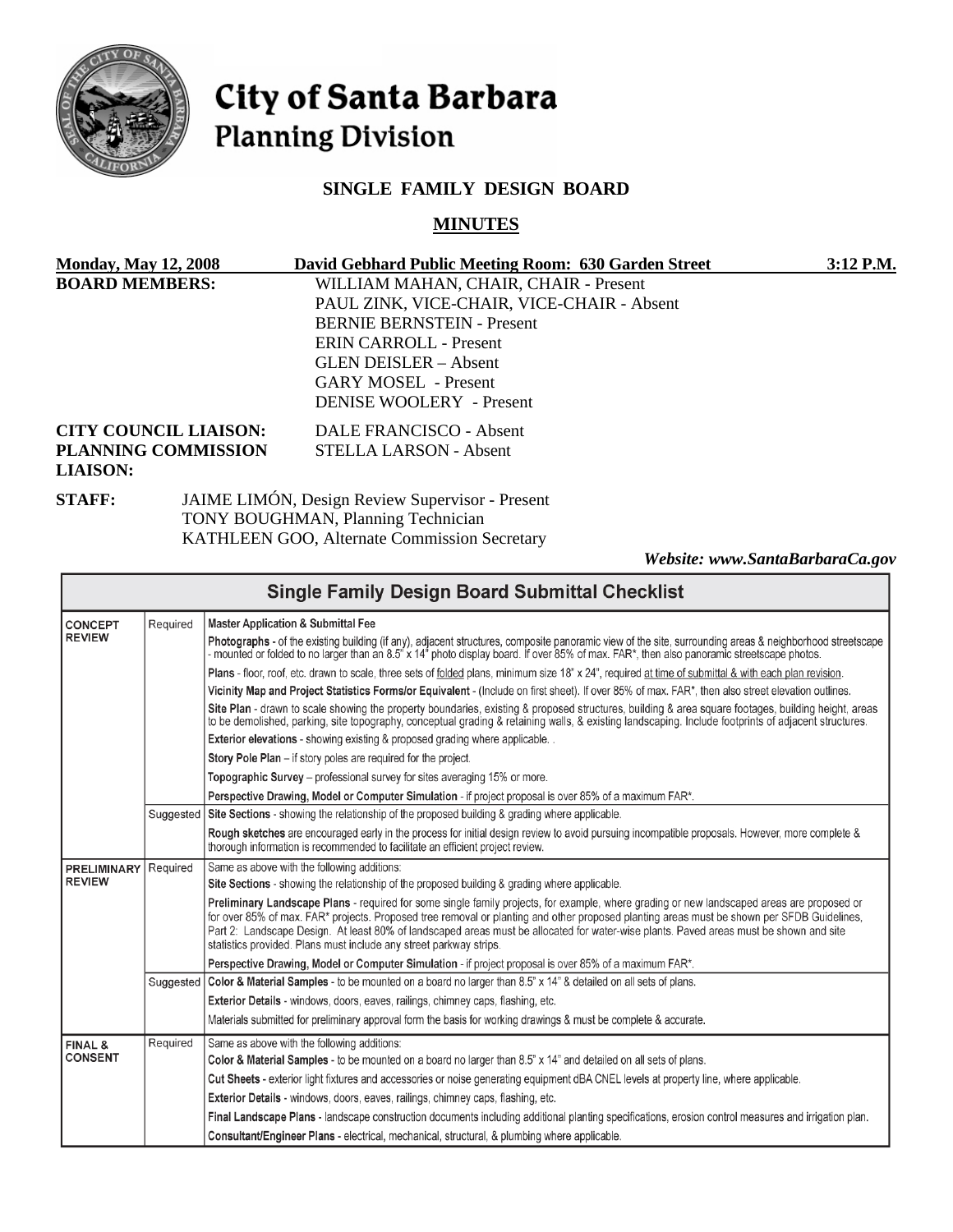# **NOTICE:**

- 1. That on Thursday, May 8, 2008 at 4:00 p.m.., this Agenda was duly posted on the indoor and outdoor bulletin boards at the Community Development Department, 630 Garden Street, and online at www.SantaBarbaraCa.gov.
- 2. This regular meeting of the Single Family Design Board will be broadcast live on City TV-18, or on your computer via http://www.santabarbaraca.gov/Government/Video/City TV-18 Live Broadcast. City TV-18 will also rebroadcast this meeting in its entirety on Wednesday at 8:00 a.m. on Channel 18. An archived video copy of this meeting will be viewable on computers with high speed internet access the following Wednesday at www.santabarbaraca.gov/sfdb and then clicking *Online Meetings.*

# **GENERAL BUSINESS:**

**A.** Call to order.

The meeting was called to order at 3:12 p.m. by Chair Mahan.

**B.** Roll call.

| Members present: | Bernstein, Mahan, Carroll, Deisler, Mosel, Woolery |
|------------------|----------------------------------------------------|
| Members absent:  | Zink                                               |
| Staff present:   | Boughman, Goo                                      |

(Carroll arrived at 3:14 p.m. Mosel arrived at 3:23 p.m.)

**C.** Public Comment:

None.

**D.** Approval of the minutes of the Single Family Design Board meeting of April 28, 2008.

| <b>Motion:</b> | Continued two weeks to Tuesday, May 12, 2008.                            |
|----------------|--------------------------------------------------------------------------|
| Action:        | Mahan/Deisler, 4/0/0. Motion carried. (Mosel, Carroll, and Zink absent.) |

## **E.** Consent Calendar.

- **Motion: Ratify the Consent Calendar of May 5, 2008, as reviewed by Boardmembers Deisler/Woolery**.
- Action: Bernstein/Woolery, 5/0/0. Motion carried. (Mosel and Zink absent.)
- **Motion: Ratify the Consent Calendar of Consent Calendar of May 12, 2008, as reviewed by Boardmember Deisler/Woolery**.
- Action: Carroll/Deisler, 6/0/0. Motion carried. (Zink absent.)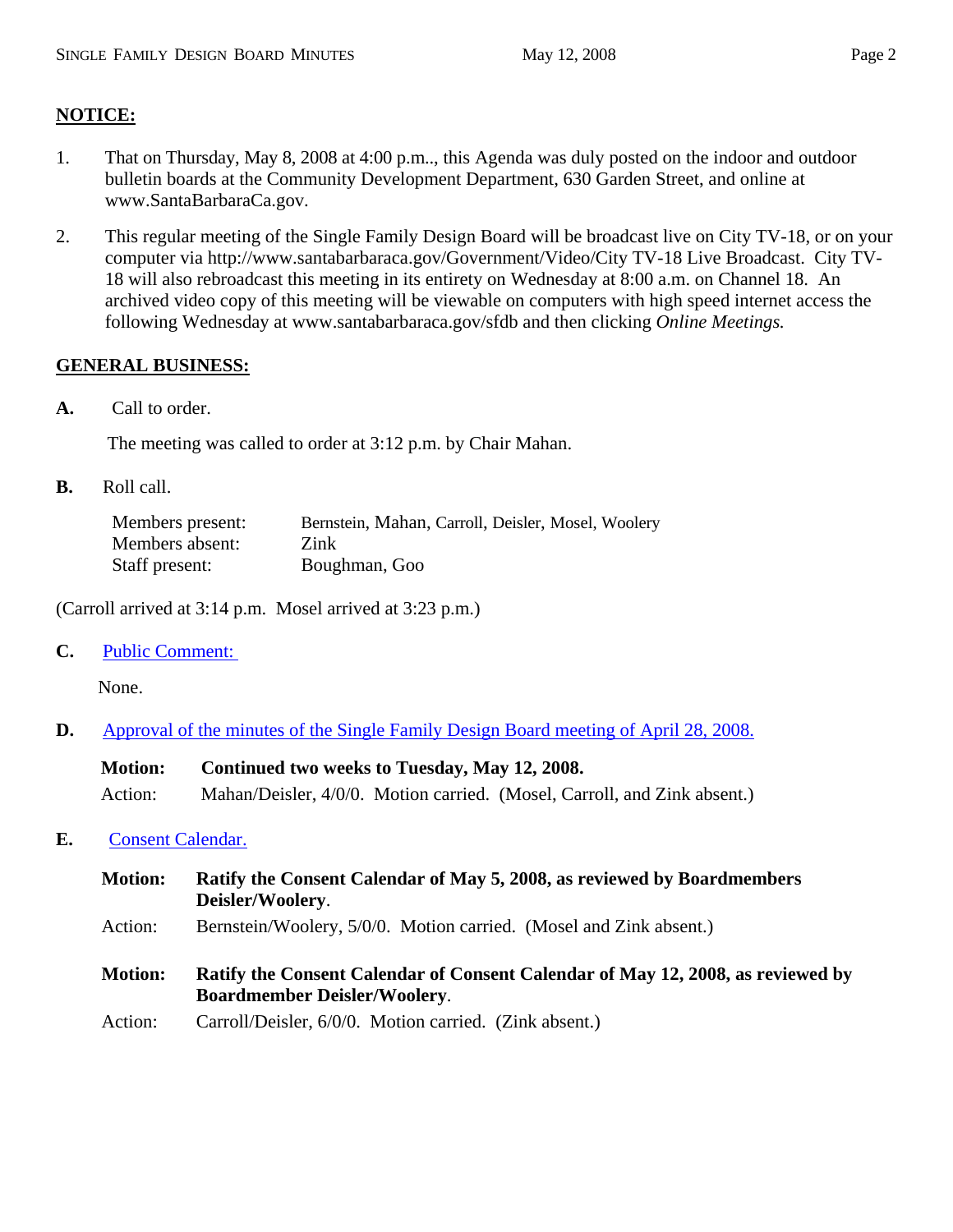- **F.** Announcements, requests by applicants for continuances and withdrawals, future agenda items, and appeals.
	- 1) Mr. Boughman announced that Item 1 Discussion Item is postponed indefinitely, and Item 9, 122 La Plata is postponed two weeks to Tuesday, May 27, 2008. Story poles are installed at 1025 Las Alturas.
	- 2) Mr. Limon stated that Board member Deisler's term will expire soon. The City is still accepting applications for landscape architects to serve on the Design Review Boards. There are several design guidelines underway, the City's Outdoor Lighting Guidelines and are being revised, and the SFDB will be asked to participate in selecting streetlight standards. Guidelines for subdivision review are being prepared for SFDB and Planning Commission review. Staff is working with local electrical contractors and Southern California Edison on guidelines for electrical installations involving conduit, location of electric meters and locating electrical transformers above ground or in underground vaults.
	- 3) Boardmember Bernstein stated that the public should not be afraid to come forward and speak at hearings and also mentioned that SFDB members try to go by and view sites for upcoming agenda items.
- **G.** Subcommittee Reports.

None.

**H.** Possible Ordinance Violations.

None.

## *DISCUSSION ITEM*

# **1. TECHNICAL GUIDANCE MANUAL FOR POST CONSTRUCTION STORM WATER MANAGEMENT**

Technical Guidance Manual for Post Construction Storm Water Management required by the City's Storm Water Management Program for controlling urban runoff pollution from new development after construction.

## **Postponed indefinitely.**

\*\*\* THE BOARD RECESSED AT 3:29 P.M. AND RECONVENED AT 3:37 P.M. \*\*\*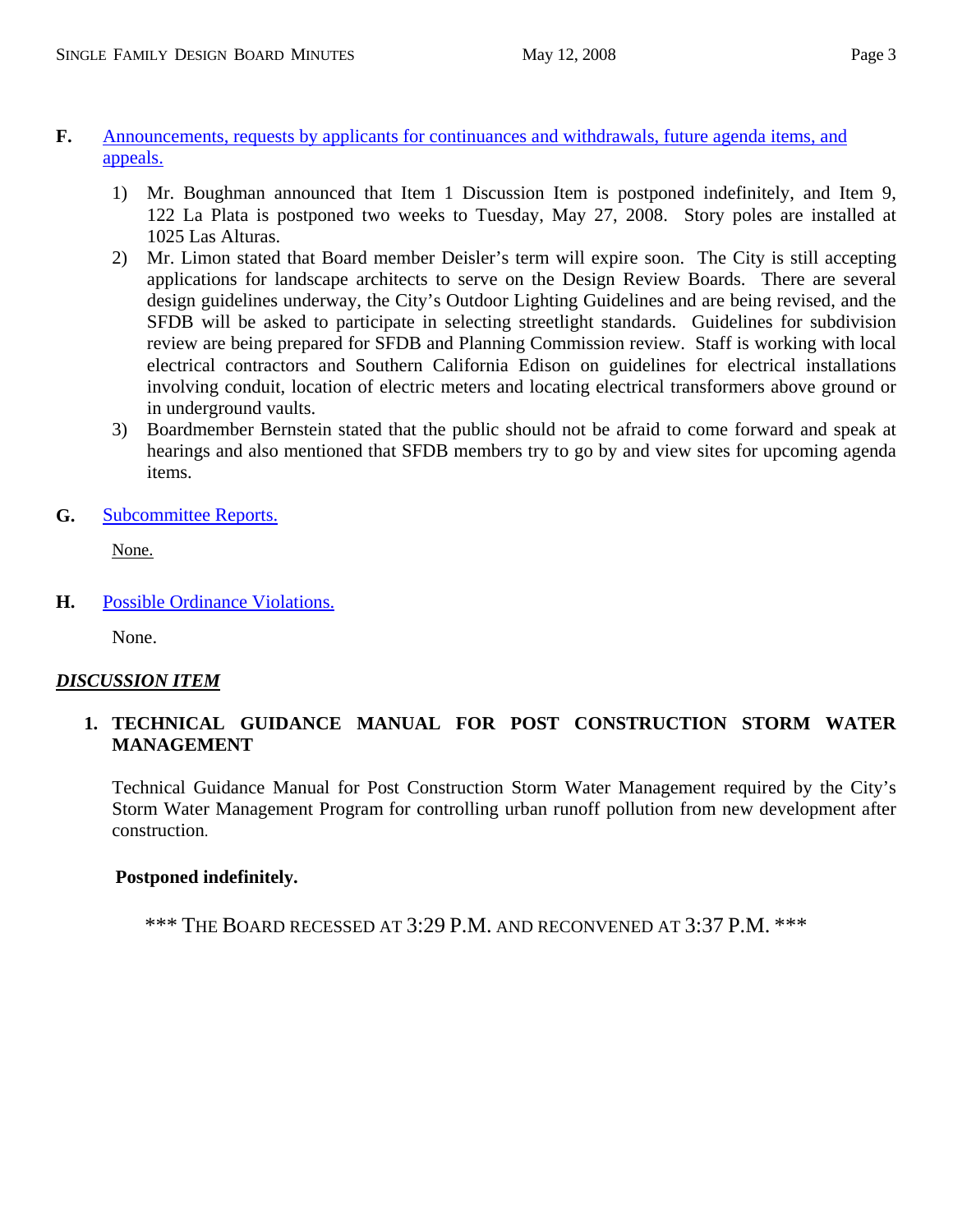# **SFDB-CONCEPT REVIEW (CONT.)**

## **2. 1623 CHAPALA ST R-4 Zone**

 Assessor's Parcel Number: 027-172-010 Application Number: MST2007-00584 Owner: Dean McNeil Architect: Lori Kari

(Proposal to construct a 275 square foot second-story addition and a 36 square-foot first-story addition to an existing detached two-car carport. The total size including the existing 1,072 square foot two-story single-family residence is 1,660 square feet on the 3,566 square foot lot, which is 76% of the maximum guideline FAR.)

# **(Second Concept Review. Action may be taken if sufficient information is provided.)**

(Time: 3:38)

Present: Lori Kari, Architect.

Public comment opened at 3:44 p.m. and, as no one wished to comment, was closed at 3:45 p.m.

The Board acknowledged receiving an opposition letter from Ms. Paula Westbury.

**Motion: Preliminary Approval as a basis for working drawings with the finding that the Neighborhood Preservation Ordinance criteria for consistency of appearance, project is in character of the neighborhood, compatibility of size, bulk and scale to the neighborhood, and quality architecture and materials have been met as stated in Subsection 22.69.050 of the City of Santa Barbara Municipal Code, and continued indefinitely to Consent Calendar with the following conditions: 1)** The project provides consistency in appearance, is in character with the neighborhood, is compatible in size, bulk, and scale, and uses quality materials; and **2)** Provide information on wood siding, colors, revised railing design, and landscaping for the planters. Chair Mahan announced the 10 day appeal period to City Council.

Action: Woolery/Carroll, 4/1/1. Motion carried. (Bernstein opposed, Mosel abstained, Zink absent)

\*\*\* THE BOARD RECESSED AT 3:58 P.M. AND RECONVENED AT 4:05 P.M. \*\*\*

# **3. 306 EL MONTE DR E-3/SD-3 Zone**

 Assessor's Parcel Number: 045-025-007 Application Number: MST2007-00643 Owner: Denise M. Klassen Architect: Kent Mixon Architect Contractor: Lynn Morris Contracting

(Proposal to construct a 506 square foot second-story addition. The existing 1,949 square foot singlefamily residence including 404 square foot garage is located on a 6,964 net square foot lot. Also proposed is a partial remodel to the first floor and replacement of an existing asphalt driveway with new surfacing. The total proposed square footage of 2,455 square feet is 83% of the maximum FAR.)

# **(Second Concept Review. Action may be taken if sufficient information is provided.)**

(Time: 4:10)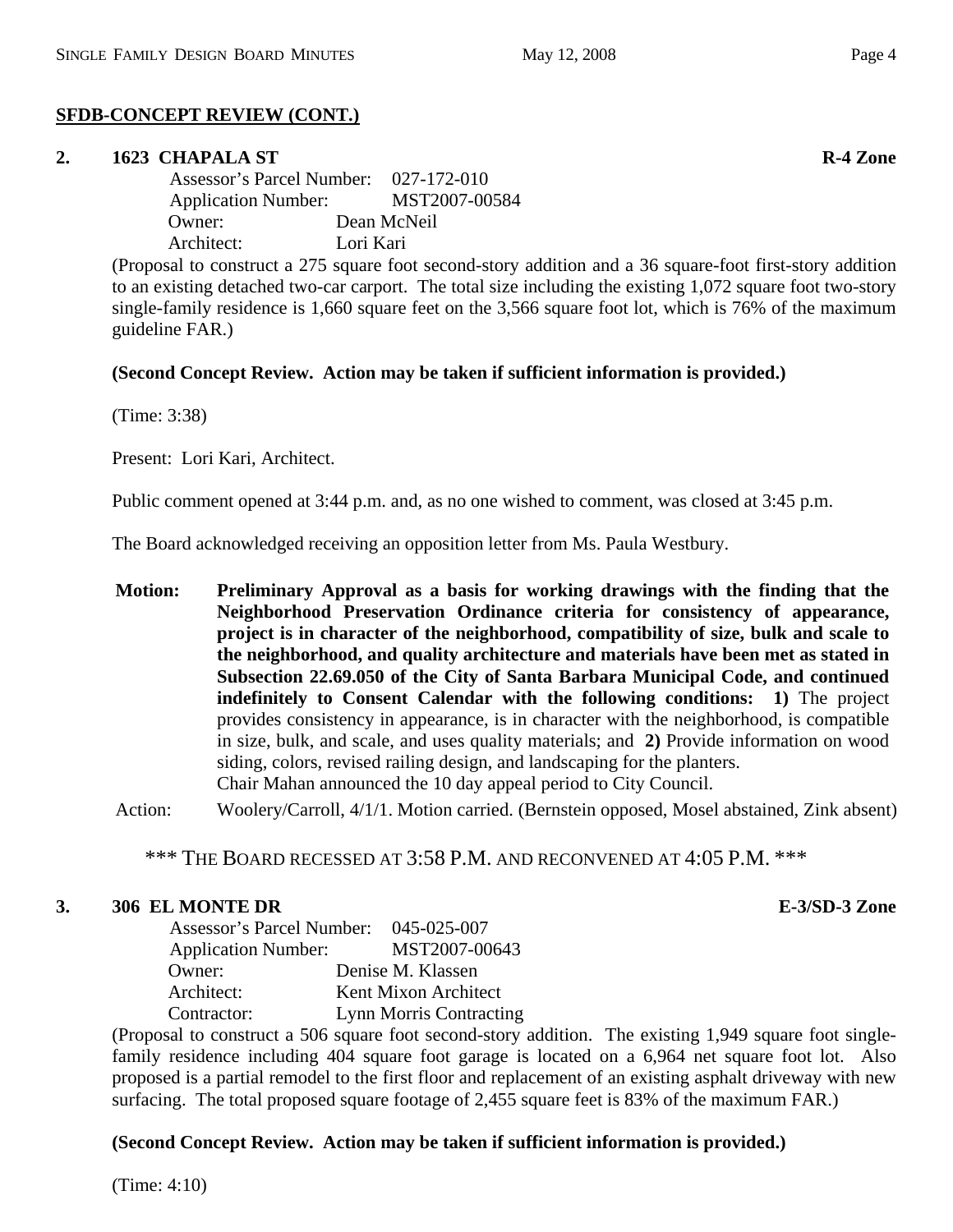Present: Kent Mixon, and Akiko Wade-Davis, Architects, and Denise Klassen, Owner.

Public comment opened at 4:20 p.m. and, as no one wished to speak, was closed at 4:21 p.m.

- **Motion: Preliminary Approval as a basis for working drawings with the finding that the Neighborhood Preservation Ordinance criteria for consistency of appearance, project is in character of the neighborhood, compatibility of size, bulk and scale to the neighborhood, and quality architecture, materials, and details have been met as stated in Subsection 22.69.050 of the City of Santa Barbara Municipal Code, and continued indefinitely to Consent Calendar with the following conditions: 1)** Return with an acceptable solution for privacy and screening **2)** Show second-story outline on landscape **3)** Direct outdoor deck lighting away from adjacent neighbors **4**) Restudy size of south elevation second-floor master bedroom to raise the height of the window sills **5**) Driveway joints shall be permeable **6)** Provide revised, accurate, and complete landscape plan providing privacy screening of second-story deck and south facing windows **7)** the project is compatible and uses quality windows and details.
- Action: Mosel/Deisler, 6/0/0. Motion carried. (Zink absent.)

Chair Mahan announced the 10 day appeal period to City Council.

# **PRELIMINARY REVIEW**

## **4. 840 CIMA LINDA LN A-2 Zone**

**(4:50)** Assessor's Parcel Number: 015-162-019 Application Number: MST2007-00500 Owner: Chuck & Lisa Mounts Architect: Kent Mixon

(Proposed 96 square foot addition to an existing 6,063 square foot, two-story residence with an attached three-car garage. The improvements include a new detached 721 square foot, covered terrace and a new swimming pool and spa.)

(Time: 4:40)

Present: Kent Mixon and Jim Davis, Architects, and Bill Spiwak, Landscape Architect.

Public comment opened at 5:03 p.m. and, as no one wished to speak, was closed at 5:04 p.m.

- **Motion: Continued indefinitely to Full Board with the comments: 1)** Applicant and Arborist to study alternative solutions to lessen impacts to large oak tree, i.e., reduce size or redesign or relocate the swimming pool; and **2)** Return with detailed landscape plans.
- Action: Bernstein/Carroll, 6/0/0. Motion carried. (Zink absent.)

\*\*\* THE BOARD RECESSED AT 5:21 P.M. AND RECONVENED AT 5:47 P.M. \*\*\*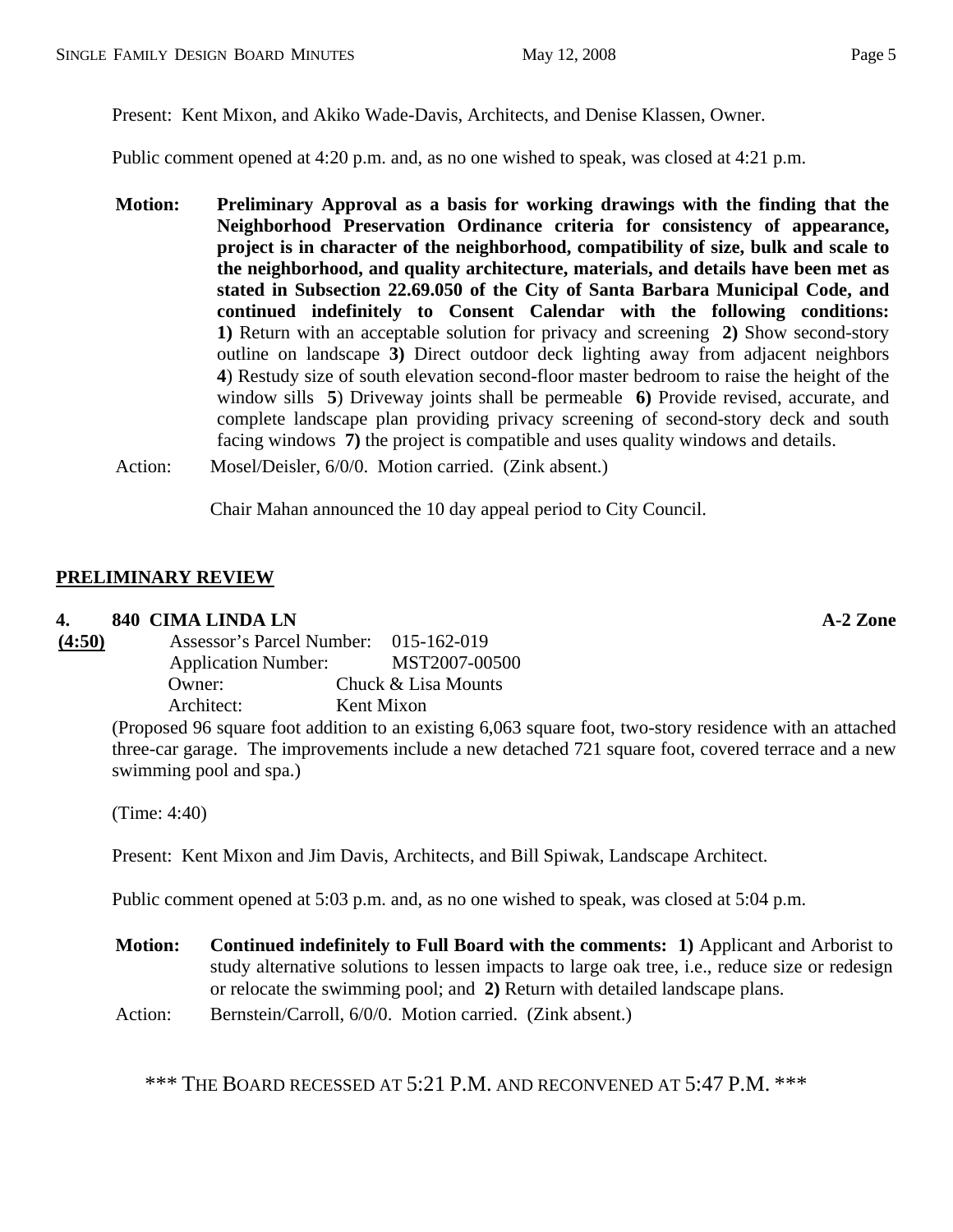# **PRELIMINARY REVIEW**

# **5. 1533 W VALERIO ST A-2/R-1 Zone**

**(5:40)** Assessor's Parcel Number: 041-071-031 Application Number: MST2003-00338 Owner: James & Pamela Haldeman Architect: Tom Ochsner Agent: Justin Van Mullem

(Proposal for a new single-family residence on a 75,140 square foot lot in the Hillside Design District that is part of a recent two-lot subdivision. One lot has an existing one-story 5,948 square foot singlefamily residence, which would remain. The other lot would be developed with a 5,145 square foot three-story residence including attached two-car garage and detached two-car garage. The calculated total of 5,145 square feet includes a 50% reduction for the lower level being below grade and results in a proposal that is 95% of the maximum guideline FAR.)

# **(Project requires compliance with Planning Commission Resolution No. 007-07.)**

(Time: 5:48)

Present: Tom Ochsner, Architect.

Mr. Boughman reported that the Biological Report was reviewed by staff and found acceptable.

Public comment opened at 5:53 p.m. and, as no wished to speak, was closed at 5:54 p.m.

- **Motion: Preliminary Approval of project with the finding that the Neighborhood Preservation Ordinance criteria for consistency of appearance, project is in character of the neighborhood, compatibility of size, bulk and scale to the neighborhood, and quality architecture, materials, and details have been met as stated in Subsection 22.69.050 of the City of Santa Barbara Municipal Code, and continued indefinitely to Consent Calendar with the following conditions: 1)** Change the detail of beams above the columns to make them read as beams and not as siding; **2)** The beams should be white in color; and **3)** the project uses quality architecture and materials and is compatible with the neighborhood.
- Action: Deisler/Mosel, 5/1/0. Motion carried. (Bernstein opposed, Zink absent.)

Chair Mahan announced the 10 day appeal period to City Council.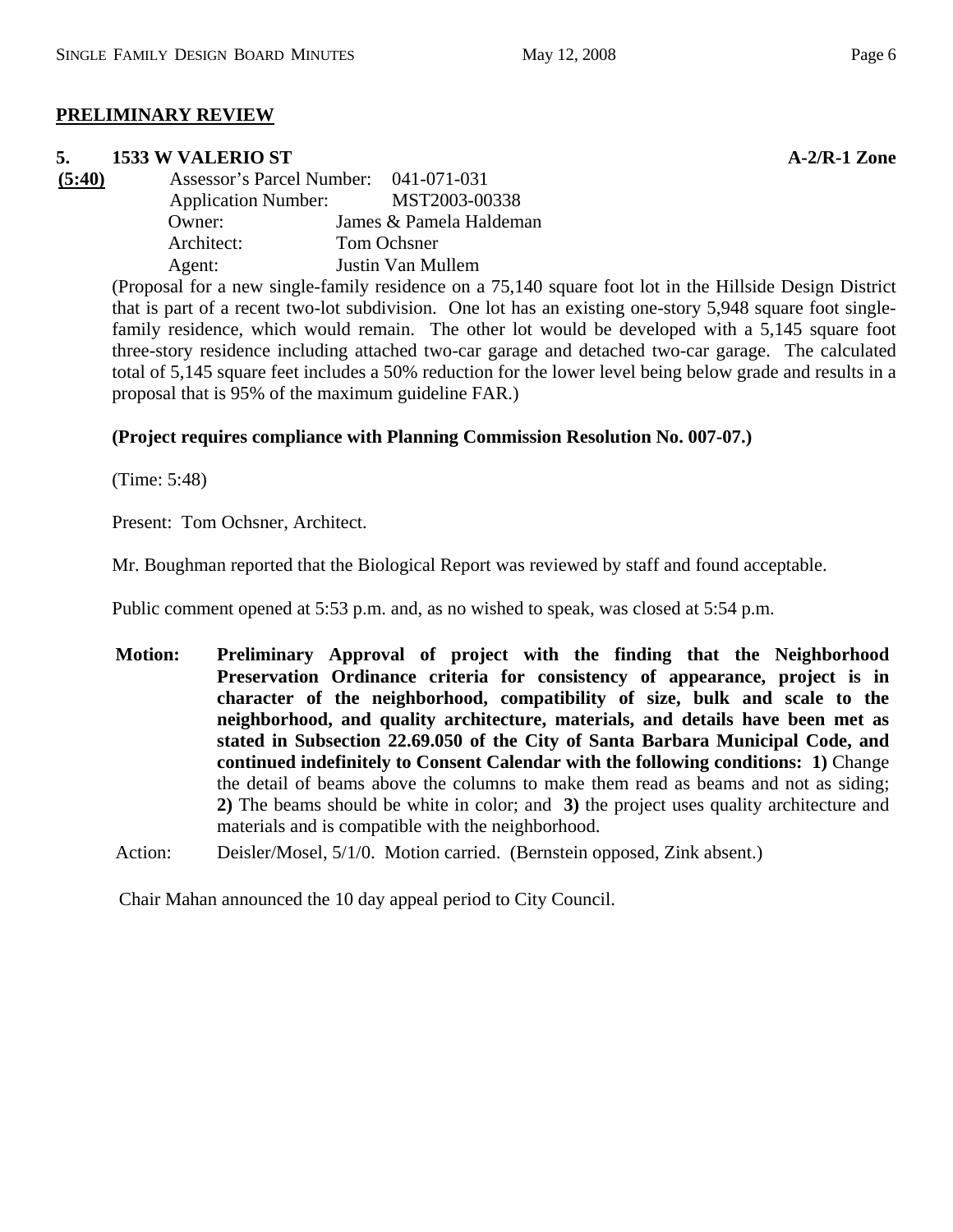# **SFDB-CONCEPT REVIEW (CONT.)**

# **6. 1057 ARBOLADO RD E-1 Zone**

**(6:15)** Assessor's Parcel Number: 019-241-013 Application Number: MST2007-00462 Owner: Ann S. De Bruyn Kops Engineer: Mike Gones

(This is a revised project description: Proposal for additions and alterations to an existing one-story 2,024 square foot single-family residence located on a 13,504 square foot lot in the Hillside Design District. Proposed are first floor additions of 374 square feet, a new 596 square foot second story with 346 square foot deck, replace all roofing, complete exterior remodel, and repaving the driveway, and 50 cubic yards of fill grading. The project will result in a 2,840 square foot structure which is 68% of the maximum allowable FAR. Staff Hearing Officer approval of a modification to encroach into the front yard setback is requested.)

# **(Second Concept Review. Story poles will be installed prior to the hearing. Comments only; project requires environmental assessment and Staff Hearing Officer approval of a modification.)**

(Time: 5:59)

Present: Jeff Shelton, Architect; Mike Gones, Engineer, Ann and Paul S. De Bruyn Kops, Owners, and City staff person Heather Baker, AICP Project Planner.

Ms. Baker reminded the Board to keep in mind that there are different levels and gradients of significance of public views. Not all public views are protected.

Public comment opened at 6:14 p.m. The following people spoke in opposition to the project:

- 1) Carol Ostruft: addressed preservation of the neighborhood.
- 2) Bill Yule: addressed two-story construction, 2 business day notification.
- 3) Henning Jensen: addressed second story poles from Roble Lane, elevation above the street.
- 4) Cliff Hickman: designed two home across street, addressed blocked public views, architectural styling at prominent location.
- 5) Frank Hughes: addressed second story poles, appropriateness of structure size to neighborhood and architecture.
- 6) Cindy Travis: addressed blockage of private view.
- 7) Patrick Hall: addressed massing of second story toward back of lot to alleviate public concerns.
- 8) Jeff Evans: addressed second story poles, sensitive location, massing.
- 9) Nancy Caplan, for Jackie Page: addressed blockage of private views, and lack of advanced notification.
- 10) Bruce Morrow: regular walker, addressed visual impact of second story poles and massing of proposed project.
- 11) Julie Morrow: addressed second story massing and scale not fitting into scale of neighborhood.
- 12) Joyce Searls: addressed appropriate development scale, provided picture of site.
- 13) Janice Meaden: addressed horizontal sweep of private views, out-of-scale vertical building.
- 14) Derek Westin, representing several residents: addressed applicant's lack on working with neighbors, impressed with public turnout despite short notification, loud design needs to be muted, and lowering of the plate heights, easterly neighbor (Chris Kamen) concerned with privacy issues and would like the project conditioned to keep the bamboo barrier screening.
- 15) Jack Hewitt: addressed incompatibility due to large scale or development, loss of natural resources, private views, and privacy (keep bamboo hedge).
- 16) Bob Johnson: addressed short notification, fill on hillside lot which should be nestled instead,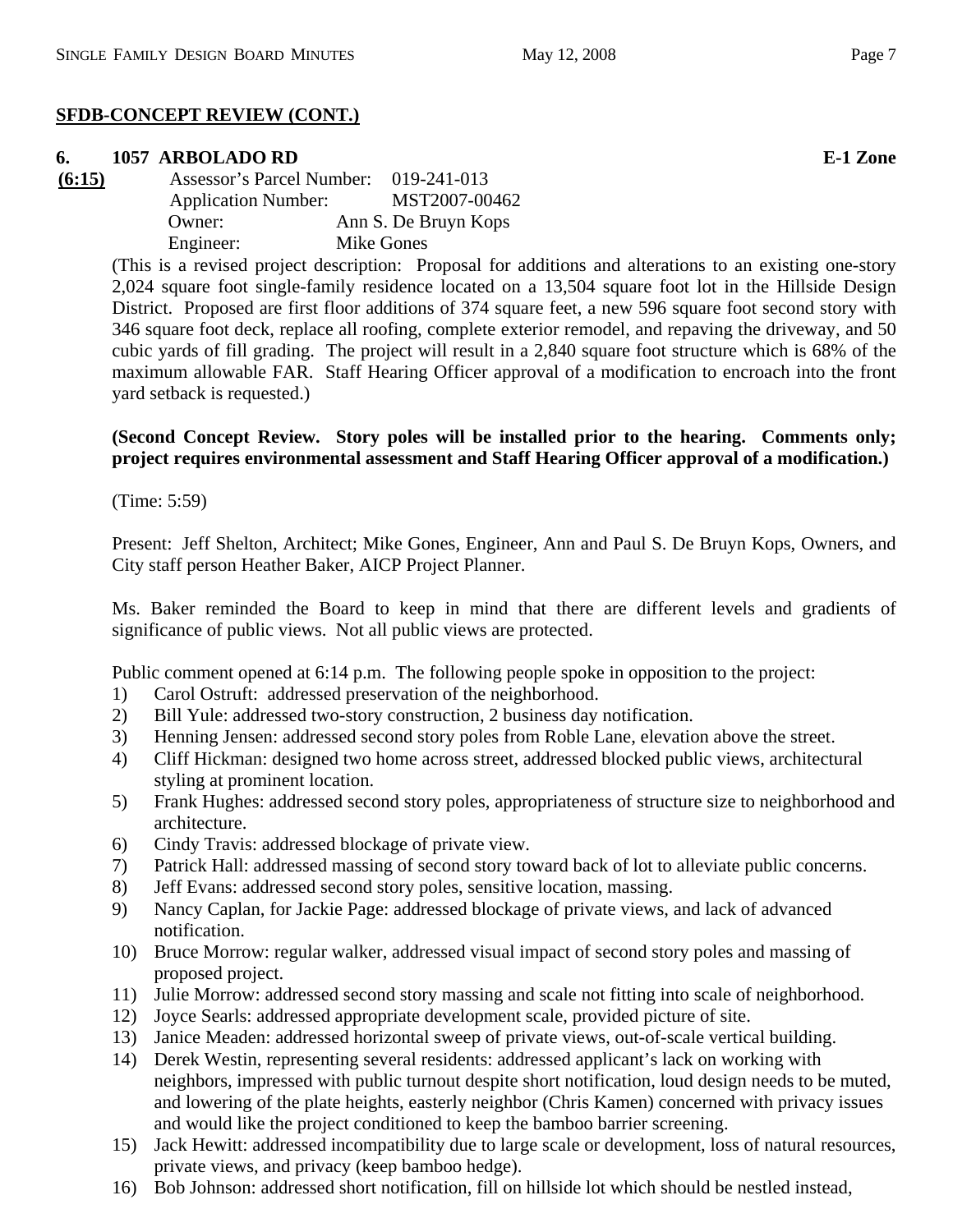neighborhood incompatibility and out of scale structure, and blocked private views and ocean vistas.

17) Paul Cashman, President of Riviera Association: addressed neighborhood compatibility and opportunity for public input to preserve private views.

Public comment closed at 6:45 p.m.

The Chair explained that the Board has no authority to preserve private views.

Straw vote: Can you support a two-story element on this property? 6/0

## **Motion: Continued indefinitely to Full Board, with the comment to restudy the two-story element to reduce the height as much as possible.**

Action: Woolery/Bernstein, 6/0/0. Motion carried. (Zink absent.)

Chair Mahan announced the 10 day appeal period to City Council.

Board Comment: One Board member stated he believed the height of the structure is currently acceptable and would like to see the project move forward.

Staff Note: Modified story poles are to remain up for a future site visit Staff will notify the Board.

## **SFDB-CONCEPT REVIEW (CONT.)**

## **7. 998 SYCAMORE CREEK LN A-1 Zone**

| (6:45) | Assessor's Parcel Number: 021-050-061 |               |
|--------|---------------------------------------|---------------|
|        | <b>Application Number:</b>            | MST2007-00507 |
|        | Owner:                                | Marie Burke   |
|        | Designer:                             | Susan Sherwin |

(Proposal to construct a 4,188 square foot two-story single-family residence including an attached 539 square foot two-car garage and 357 square foot artist studio. The proposal includes approximately 3,400 cubic yards of grading on the vacant 6 acre parcel in the Hillside Design District. The proposed total of 4,188 square feet is 55% of the maximum guideline FAR. The project requires a substantial conformance determination with Planning Commission Resolution No. 039-92.)

## **(Third Concept Review. Project requires compliance with Planning Commission Resolution No. 039-02.)**

(Time: 7:13)

Present: Susan Sherwin, and Stacey Isaac, Designers; and Dru Thorne-Thomsen, Owner.

Public comment opened at 7:40 p.m. and, as no wished to speak, was closed at 7:41 p.m.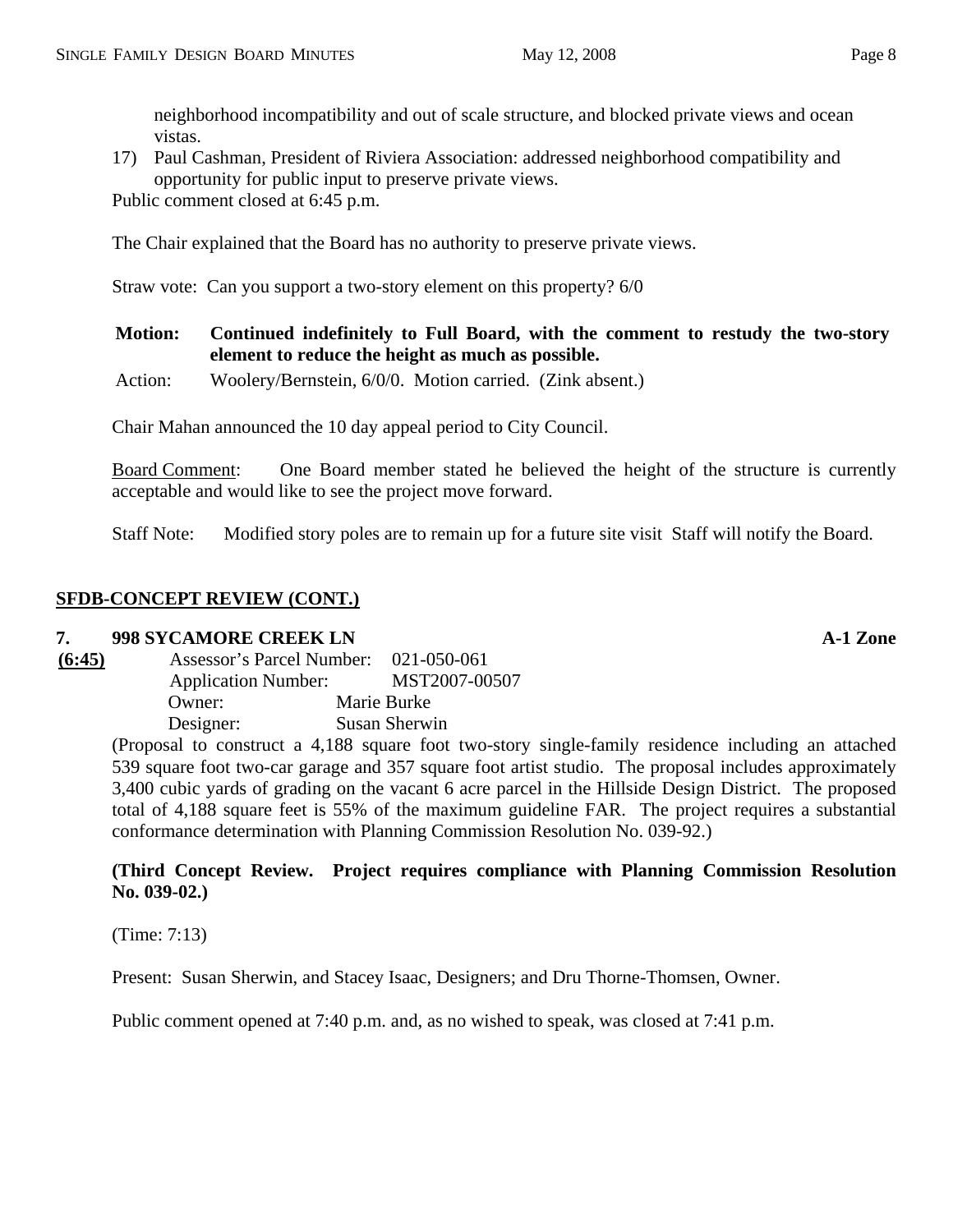- **Motion: Preliminary Approval as a basis for working drawings with the finding that the Neighborhood Preservation Ordinance criteria have been met as stated in Subsection 22.69.050 of the City of Santa Barbara Municipal Code, and continued indefinitely to the Consent Calendar with following conditions: 1)** The City Transportation Division shall approve construction truck haul routes to lessen the traffic grading impact to the surrounding neighborhood; **2)** Add vine pockets along walls.; **3)** The project is compatible with the neighborhood in size, bulk, and scale; and **4)** Uses quality architecture and materials.
- Action: Woolery/Deisler, 4/1/1. Motion carried. (Mosel opposed, Bernstein abstained, Zink absent.)

Chair Mahan announced the 10 day appeal period to City Council.

## **CONCEPT REVIEW - NEW ITEM: PUBLIC HEARING**

#### **8.** 41 NORTHRIDGE RD **A-1 Zone A-1 Zone**

| (7:15) | Assessor's Parcel Number:  | 055-120-004                  |
|--------|----------------------------|------------------------------|
|        | <b>Application Number:</b> | MST2007-00194                |
|        | Owner:                     | <b>Lance Anthony Gilbert</b> |
|        | Designer:                  | Anthony Zermeno              |

(Proposal for a new 1,788 square foot second-story addition to an existing 2,494 square foot one-story single-family residence including 421 square foot garage, and construction of retaining walls to terrace the rear yard. The proposal includes re-roofing the house, enclosing an existing 113 square foot breezeway and 400 square foot patio cover, and terracing the rear yard with multiple retaining walls, stairs, and planters. Proposed grading is 1,891 cubic yards of fill and 2,028 cubic yards of recompaction. The project would also remove the existing arbor and hedge called out in ZIR2002-00674. The project is located on a 32,560 square foot lot in the Hillside Design District and the proposed total of 4,282 square feet is 88% of the maximum guideline FAR)

#### **(Comments only; project requires environmental assessment.)**

(Time: 8:07)

Present: Anthony Zermeno, Designer; and Lance Anthony Gilbert, Owner.

Staff expressed concerns that the quantity of proposed grading, the steepness of the area being graded, and the imbalance of cut and fill with large quantity of fill import are not consistent with Hillside Design Guidelines.

Public comment opened at 8:22 p.m.:

Betsy Theis, opposed: addressed amount of fill, need for more information on project specifics of size, height, and soil movement, etc., and access for construction. She also mentioned applicant's violation of her access easement agreement. Chair Mahan explained that the Board has no power to enforce or police easement agreements.

Public comment closed at 8:26 p.m.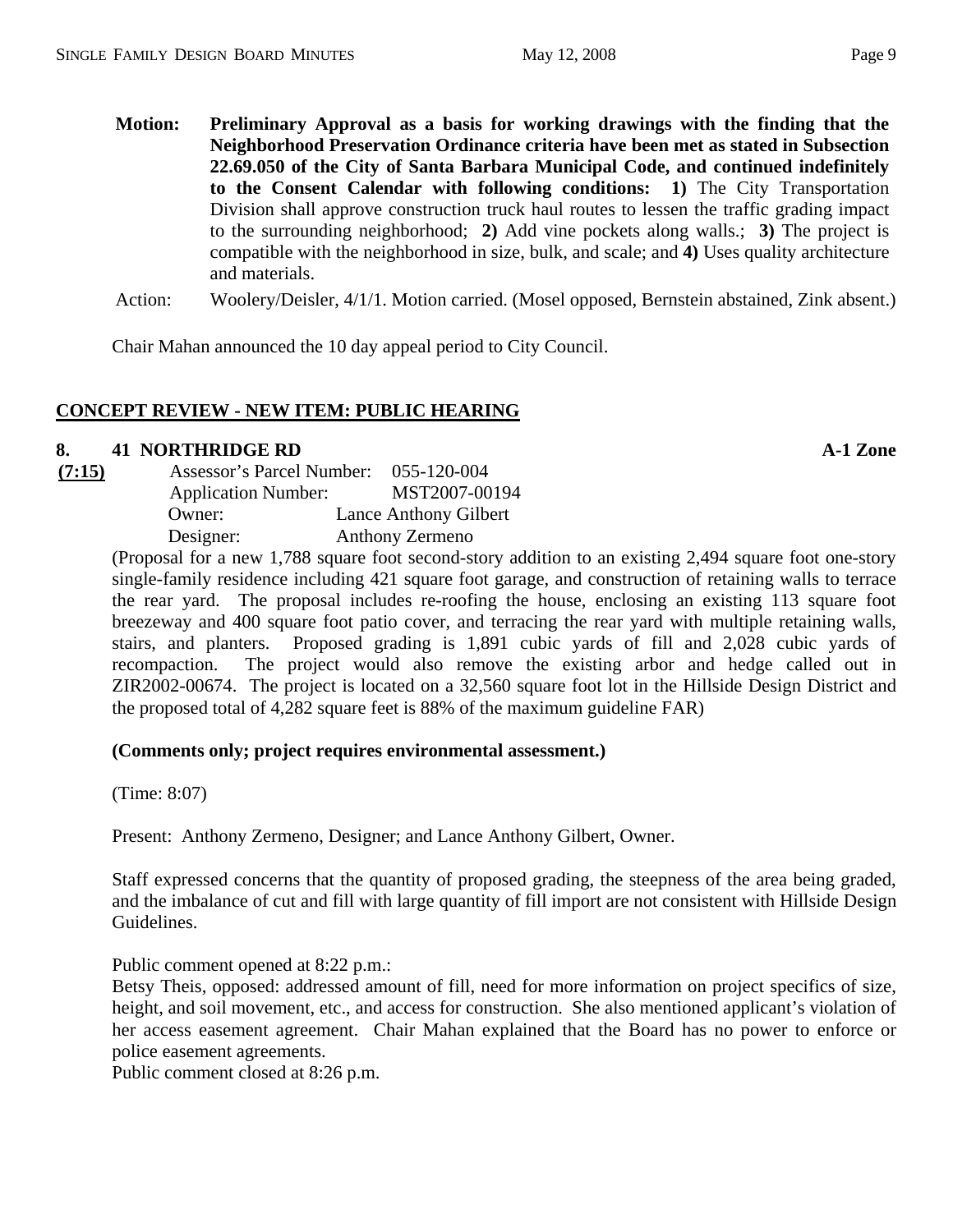**Motion: Continued indefinitely to Full Board, with the comments: 1)** Provide a plan showing existing and proposed contours and drip lines of oak trees; **2)** Applicant to return with picture documentation of surrounding neighborhood; and **3)** Restudy the two-story architectural design, including details, windows, and complexity. to conform to one simplified specific style. The Board is not comfortable with the proposed French Country style.

Action: Woolery/Carroll, 6/0/0. Motion carried. (Zink absent.)

# **PRELIMINARY REVIEW**

## **9. 122 LA PLATA E-3/SD-3 Zone**

| (7:50) | Assessor's Parcel Number:  | 045-211-016     |
|--------|----------------------------|-----------------|
|        | <b>Application Number:</b> | MST2004-00823   |
|        | Owner:                     | David Shapiro   |
|        | Agent:                     | Alicia Harrison |
|        | Designer:                  | Andrea Walhof   |
|        | Architect:                 | Dawn Sherry     |

(Proposal for first- and second-story additions to an existing one story 1,021 square foot single-family residence and attached garage. Proposed are additions of 443 square feet to the first floor and a new 745 square foot second-story. The proposal includes converting the existing attached garage to habitable space and constructing a new one-car detached garage and one uncovered parking space. The project would result in a 2,379 square foot residence including a detached 210 square foot one-car garage on a 6,528 square foot lot. Staff Hearing Officer approval of a modification for alterations in the front setback is requested. The proposed total 2,379 square feet is 84% of the maximum FAR.)

## **(Project requires compliance with Staff Hearing Officer Resolution No. 021-08.)**

 **Postponed two weeks to May 27, 2008 at the applicant's request.** 

## **I. Adjournment.**

The Full Board meeting adjourned at 8:36 p.m.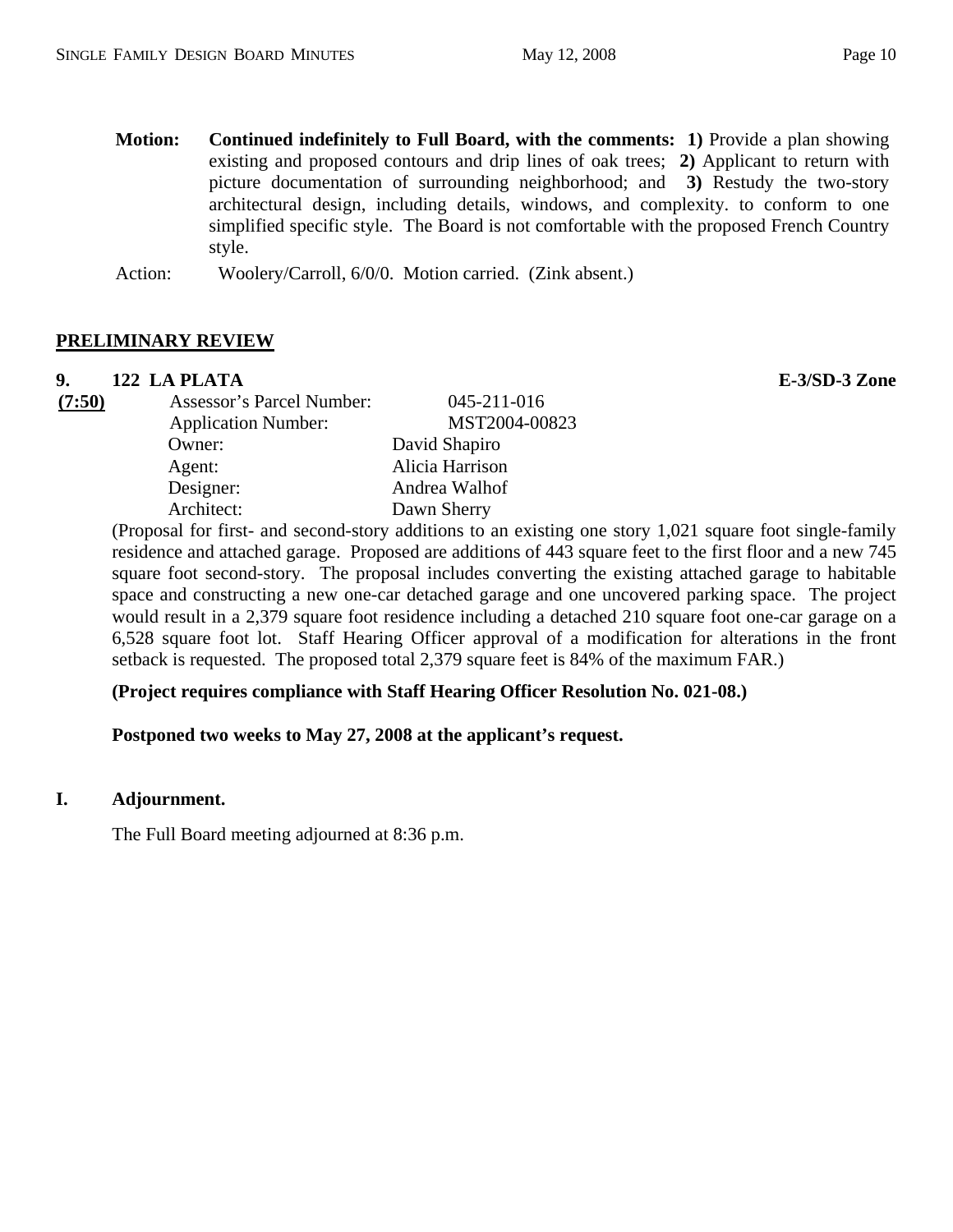#### **CONSENT CALENDAR**

#### **FINAL REVIEW**

#### **A. 1418 SANTA ROSA AVE E-3/SD-3 Zone**

| Assessor's Parcel Number:  | 045-132-014                |
|----------------------------|----------------------------|
| <b>Application Number:</b> | MST2007-00310              |
| Owner:                     | Santa Rosa Associates, LLC |
| Architect:                 | Richard Thorne             |
|                            |                            |

(Proposal for a 2,995 square foot one-story residence including an attached 469 square foot two-car garage on a 9,288 square foot lot, which is the front lot of a newly created three lot subdivision. All three lots will be served by a 16 foot wide common driveway along the eastern property line. The project includes approximately 143 cubic yards of grading outside the building footprint. Planning Commission approved the Tentative Subdivision Map, Modifications, Public Street Waiver, and Coastal Development permit for the project under MST2006-00288. The proposal has a FAR of 0.32. )

**Final Approval with conditions: 1)** Utilize 3-inch thick mulch; **2)** Eliminate turf in parkway; **3)** Add low-water compliance statement to plans; and **4)** Perimeter fence shall be a good neighbor design with alternating boards on each side.

#### **FINAL REVIEW**

#### **B.** 1420 SANTA ROSA AVE **E-3/SD-3** Zone

| Assessor's Parcel Number:  | 045-132-014                |
|----------------------------|----------------------------|
| <b>Application Number:</b> | MST2007-00312              |
| Owner:                     | Santa Rosa Associates, LLC |
| Architect:                 | Richard Thorne             |

(Proposal for a 3,060 square foot one-story residence including an attached 541 square foot two-car garage on a 9,262 square foot lot, which is the middle lot of a three lot subdivision. All three lots will be served by a 16-foot wide common driveway along the eastern property line. The project includes approximately 199 cubic yards of grading outside the building footprint. Planning Commission approved the Tentative Subdivision Map, Modifications, Public Street Waiver, and Coastal Development permit for the project under MST2006-00288. The proposal has a FAR of 0.33.)

**Final Approval with conditions: 1)** Utilize 3-inch thick mulch; **2)** If evergreen trees interfere with solar panels, use deciduous trees instead; **3)** Add low-water compliance statement to plans; and **4)** Perimeter fence shall be a good neighbor design with alternating boards on each side.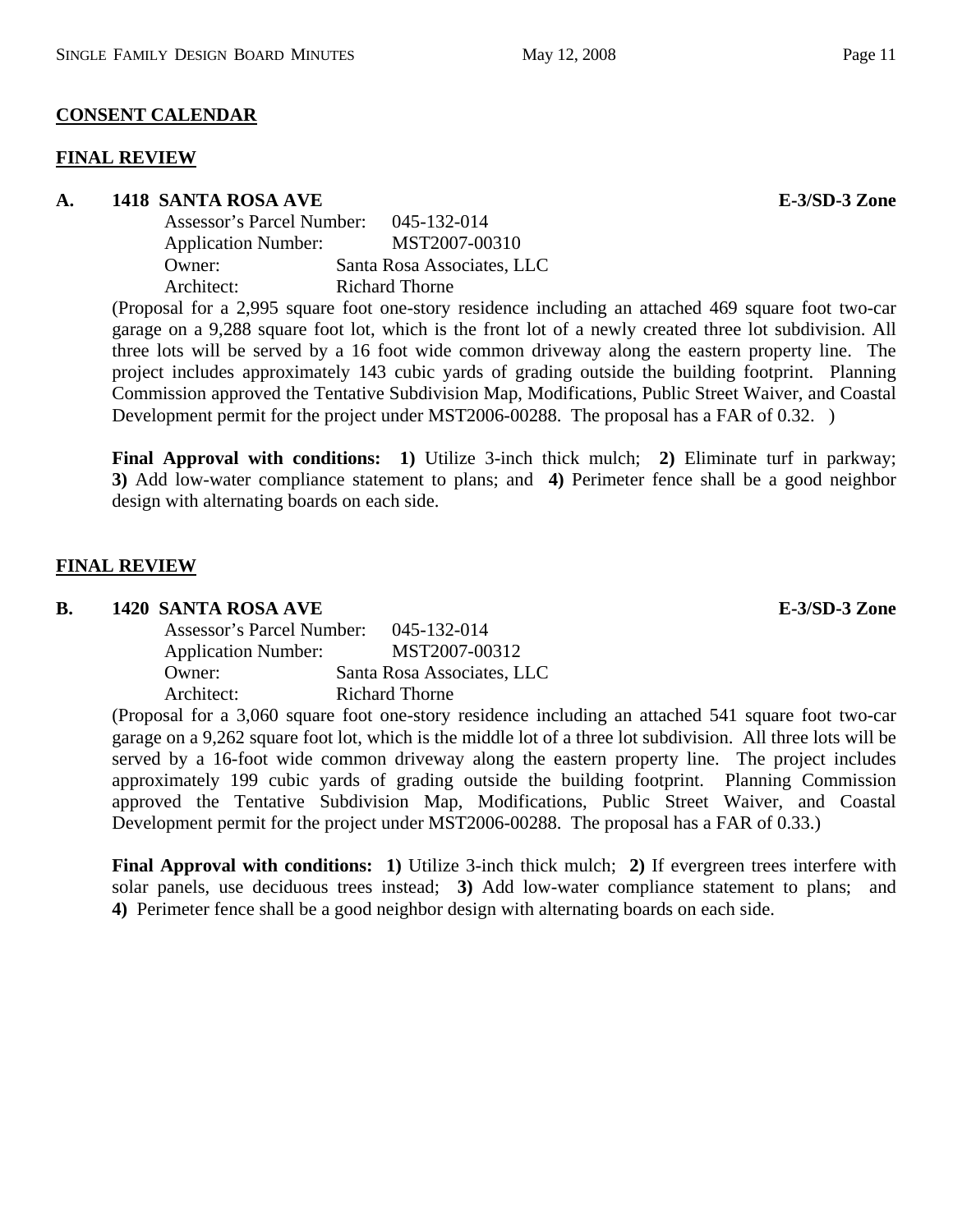#### **FINAL REVIEW**

#### **C.** 1422 SANTA ROSA AVE **E-3/SD-3** Zone

 Assessor's Parcel Number: 045-132-014 Application Number: MST2007-00313 Owner: Santa Rosa Associates, LLC Architect: Richard Thorne

(Proposal for a 2,413 square foot one-story residence with an attached 628 square foot two-car garage on a 9,239 square foot lot, which is the rear lot of a three lot subdivision. All three lots will be served by a 16-foot wide common driveway along the eastern property line. The project includes approximately 204 cubic yards of grading outside the building footprint. Planning Commission approved the Tentative Subdivision Map, Modifications, Public Street Waiver, and Coastal Development permit for the project under MST2006-00288. The proposal has a FAR of 0.26.)

**Final Approval with conditions: 1)** Utilize 3-inch thick mulch; **2)** Eliminate turf in parkway; **3)** Add low-water compliance statement to plans; and **4)** Perimeter fence shall be a good neighbor design with alternating boards on each side.

#### **FINAL REVIEW**

#### **D.** 1110 DEL SOL AVE **E-3/SD-3** Zone

 Assessor's Parcel Number: 045-062-012 Application Number: MST2007-00611 Owner: Hazard Family Trust 6/11/03 Architect: Kathy Hancock

(Proposal for a new 306 square foot second story, a 277 square foot first-floor addition, a new 448 square foot two-car garage, a 105 square foot front porch, and demolish the existing 191 square foot garage. The existing 1,519 square foot single-family residence is located on a 7,600 square foot lot. The proposed total of 2,550 square feet is 82% of the maximum FAR.)

**Final Approval with conditions: 1)** All lighting to be recessed down-lighting; **2)** Driveway to be permeable; **3)** Provide a street tree per City Arborist's recommendation; and **4)** Chimney to match siding.

## **NEW ITEM**

#### **E.** 1745 GRAND AVE **R-2** Zone

 Assessor's Parcel Number: 027-141-011 Application Number: MST2008-00203 Owner: Sara Mcere Trustee (For) Sara Mcere Architect: Edwards-Pitman Agent: Richard Redmond

(Proposal to abate zoning violations listed in ENF2007-00629 by restoring garage to intended use, permitting a 178 square foot as-built deck, removing an as-built water heater enclosure and shelves, and reducing hedge heights to conform with zoning requirements. The as-built deck would be cut back to conform to setbacks and a new water heater enclosure would be incorporated into the deck. The existing single-family residence is located on a 4,389 square foot lot in the Hillside Design District.)

## **(Action may be taken if sufficient information is provided.)**